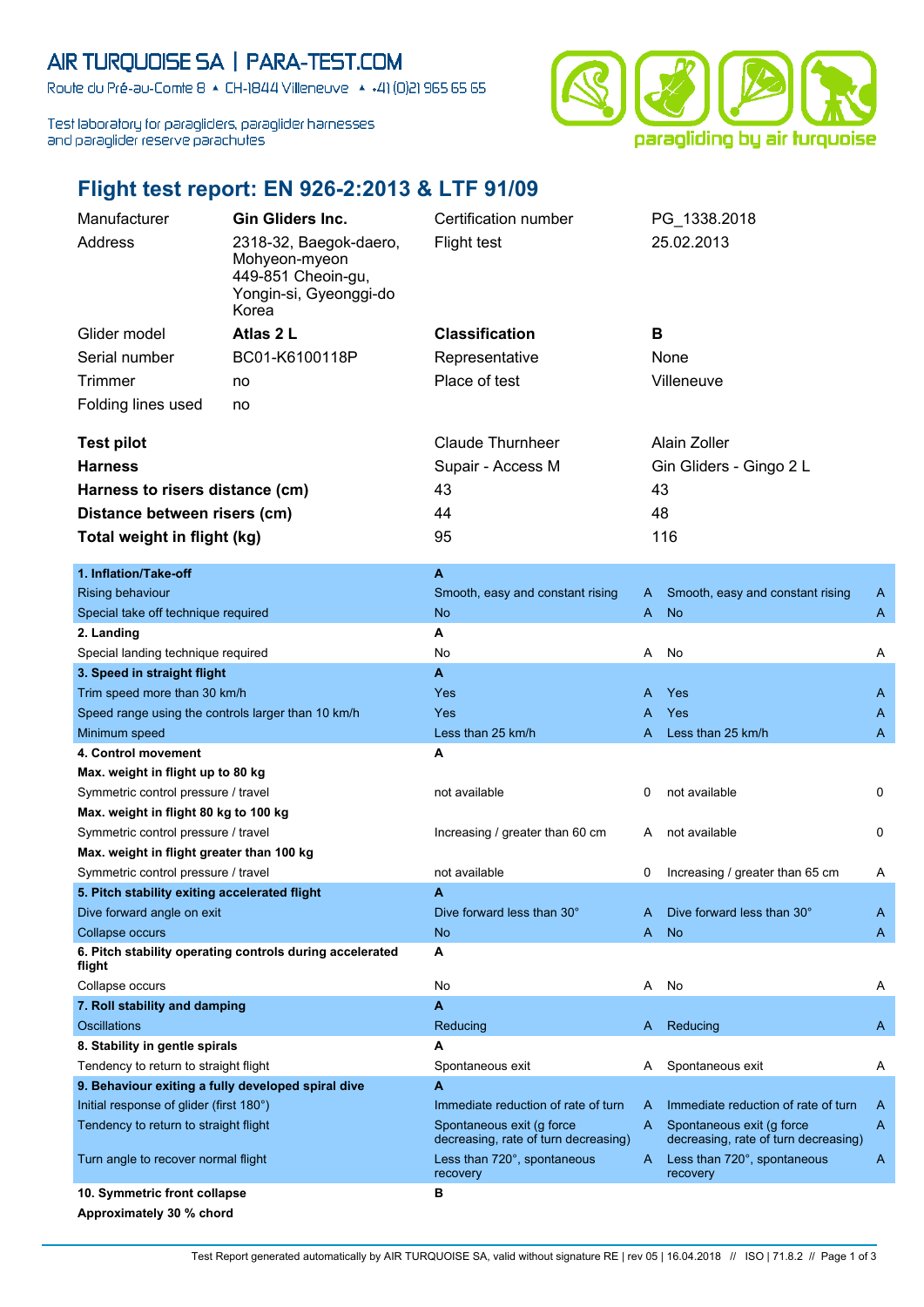| Entry                                                                                                                                             | Rocking back less than 45°                                                          | A | Rocking back less than 45°                                                          | Α |
|---------------------------------------------------------------------------------------------------------------------------------------------------|-------------------------------------------------------------------------------------|---|-------------------------------------------------------------------------------------|---|
| Recovery                                                                                                                                          | Spontaneous in less than 3 s                                                        | A | Spontaneous in less than 3 s                                                        | Α |
| Dive forward angle on exit Change of course                                                                                                       | Dive forward 0° to 30° Keeping<br>course                                            | A | Dive forward 0° to 30° Keeping<br>course                                            | Α |
| Cascade occurs                                                                                                                                    | No                                                                                  | A | No                                                                                  | Α |
| Folding lines used                                                                                                                                | No                                                                                  |   | No                                                                                  |   |
| At least 50% chord                                                                                                                                |                                                                                     |   |                                                                                     |   |
| Entry                                                                                                                                             | Rocking back less than 45°                                                          | A | Rocking back less than 45°                                                          | Α |
| Recovery                                                                                                                                          | Spontaneous in less than 3 s                                                        | A | Spontaneous in less than 3 s                                                        | Α |
| Dive forward angle on exit / Change of course                                                                                                     | Dive forward 0° to 30° / Keeping<br>course                                          | A | Dive forward 0° to 30° / Keeping<br>course                                          | Α |
| Cascade occurs                                                                                                                                    | No                                                                                  | A | No                                                                                  | Α |
| Folding lines used                                                                                                                                | No                                                                                  |   | No                                                                                  |   |
| <b>With accelerator</b>                                                                                                                           |                                                                                     |   |                                                                                     |   |
| Entry                                                                                                                                             | Rocking back less than 45°                                                          | A | Rocking back less than 45°                                                          | Α |
| Recovery                                                                                                                                          | Spontaneous in less than 3 s                                                        | A | Spontaneous in less than 3 s                                                        | Α |
| Dive forward angle on exit / Change of course                                                                                                     | Dive forward 0° to 30° / Keeping<br>course                                          | A | Dive forward 30° to 60° /<br>Keeping course                                         | В |
| Cascade occurs                                                                                                                                    | No                                                                                  | A | No                                                                                  | Α |
| Folding lines used                                                                                                                                | No                                                                                  |   | No                                                                                  |   |
| 11. Exiting deep stall (parachutal stall)                                                                                                         | A                                                                                   |   |                                                                                     |   |
| Deep stall achieved                                                                                                                               | Yes                                                                                 | A | Yes                                                                                 | A |
| Recovery                                                                                                                                          | Spontaneous in less than 3 s                                                        | A | Spontaneous in less than 3 s                                                        | A |
| Dive forward angle on exit                                                                                                                        | Dive forward 0° to 30°                                                              | A | Dive forward 0° to 30°                                                              | A |
| Change of course                                                                                                                                  | Changing course less than 45°                                                       | A | Changing course less than 45°                                                       | A |
| Cascade occurs                                                                                                                                    | <b>No</b>                                                                           | A | <b>No</b>                                                                           | Α |
| 12. High angle of attack recovery                                                                                                                 | A                                                                                   |   |                                                                                     |   |
| Recovery                                                                                                                                          | Spontaneous in less than 3 s                                                        | A | Spontaneous in less than 3 s                                                        | Α |
| Cascade occurs                                                                                                                                    | No                                                                                  | A | No                                                                                  | Α |
| 13. Recovery from a developed full stall                                                                                                          | A                                                                                   |   |                                                                                     |   |
| Dive forward angle on exit                                                                                                                        | Dive forward 0° to 30°                                                              | A | Dive forward 0° to 30°                                                              | A |
|                                                                                                                                                   |                                                                                     |   |                                                                                     |   |
| Collapse<br>Cascade occurs (other than collapses)                                                                                                 | No collapse<br>No                                                                   | A | No collapse<br><b>No</b>                                                            | A |
|                                                                                                                                                   | Less than $45^\circ$                                                                | A |                                                                                     | Α |
| Rocking back                                                                                                                                      |                                                                                     | A | Less than 45°                                                                       | A |
| Line tension                                                                                                                                      | Most lines tight                                                                    | A | Most lines tight                                                                    | Α |
| 14. Asymmetric collapse                                                                                                                           | в                                                                                   |   |                                                                                     |   |
| Small asymmetric collapse                                                                                                                         |                                                                                     |   |                                                                                     |   |
| Change of course until re-inflation / Maximum dive forward or<br>roll angle                                                                       | Less than 90° / Dive or roll angle<br>$0^\circ$ to 15 $^\circ$                      | A | Less than 90° / Dive or roll angle<br>$0^\circ$ to 15 $^\circ$                      | Α |
| Re-inflation behaviour                                                                                                                            | Spontaneous re-inflation                                                            | A | Spontaneous re-inflation                                                            | Α |
| Total change of course                                                                                                                            | Less than $360^\circ$                                                               | A | Less than 360°                                                                      | Α |
| Collapse on the opposite side occurs                                                                                                              | No (or only a small number of<br>collapsed cells with a spontaneous<br>reinflation) | A | No (or only a small number of<br>collapsed cells with a spontaneous<br>reinflation) | Α |
| Twist occurs                                                                                                                                      | No                                                                                  | A | No                                                                                  | Α |
| Cascade occurs                                                                                                                                    | No                                                                                  | A | No                                                                                  | Α |
| Folding lines used                                                                                                                                | No                                                                                  |   | No                                                                                  |   |
| Large asymmetric collapse                                                                                                                         |                                                                                     |   |                                                                                     |   |
| Change of course until re-inflation / Maximum dive forward or<br>roll angle                                                                       | 90° to 180° / Dive or roll angle<br>15 $^{\circ}$ to 45 $^{\circ}$                  | в | Less than 90° / Dive or roll angle<br>15 $\degree$ to 45 $\degree$                  | Α |
| Re-inflation behaviour                                                                                                                            | Spontaneous re-inflation                                                            | A | Spontaneous re-inflation                                                            | Α |
| Total change of course                                                                                                                            | Less than $360^\circ$                                                               | A | Less than 360°                                                                      | Α |
| Collapse on the opposite side occurs                                                                                                              | No (or only a small number of<br>collapsed cells with a spontaneous<br>reinflation) | Α | No (or only a small number of<br>collapsed cells with a spontaneous<br>reinflation) | Α |
| Twist occurs                                                                                                                                      | No                                                                                  | A | No                                                                                  | Α |
| Cascade occurs                                                                                                                                    | No                                                                                  | A | No                                                                                  | Α |
| Folding lines used                                                                                                                                | No                                                                                  |   | No                                                                                  |   |
| Small asymmetric collapse with fully activated accelerator                                                                                        |                                                                                     |   |                                                                                     |   |
| Change of course until re-inflation / Maximum dive forward or<br>Less than 90° / Dive or roll angle<br>15 $\degree$ to 45 $\degree$<br>roll angle |                                                                                     | A | Less than 90° / Dive or roll angle<br>15 $\degree$ to 45 $\degree$                  | Α |